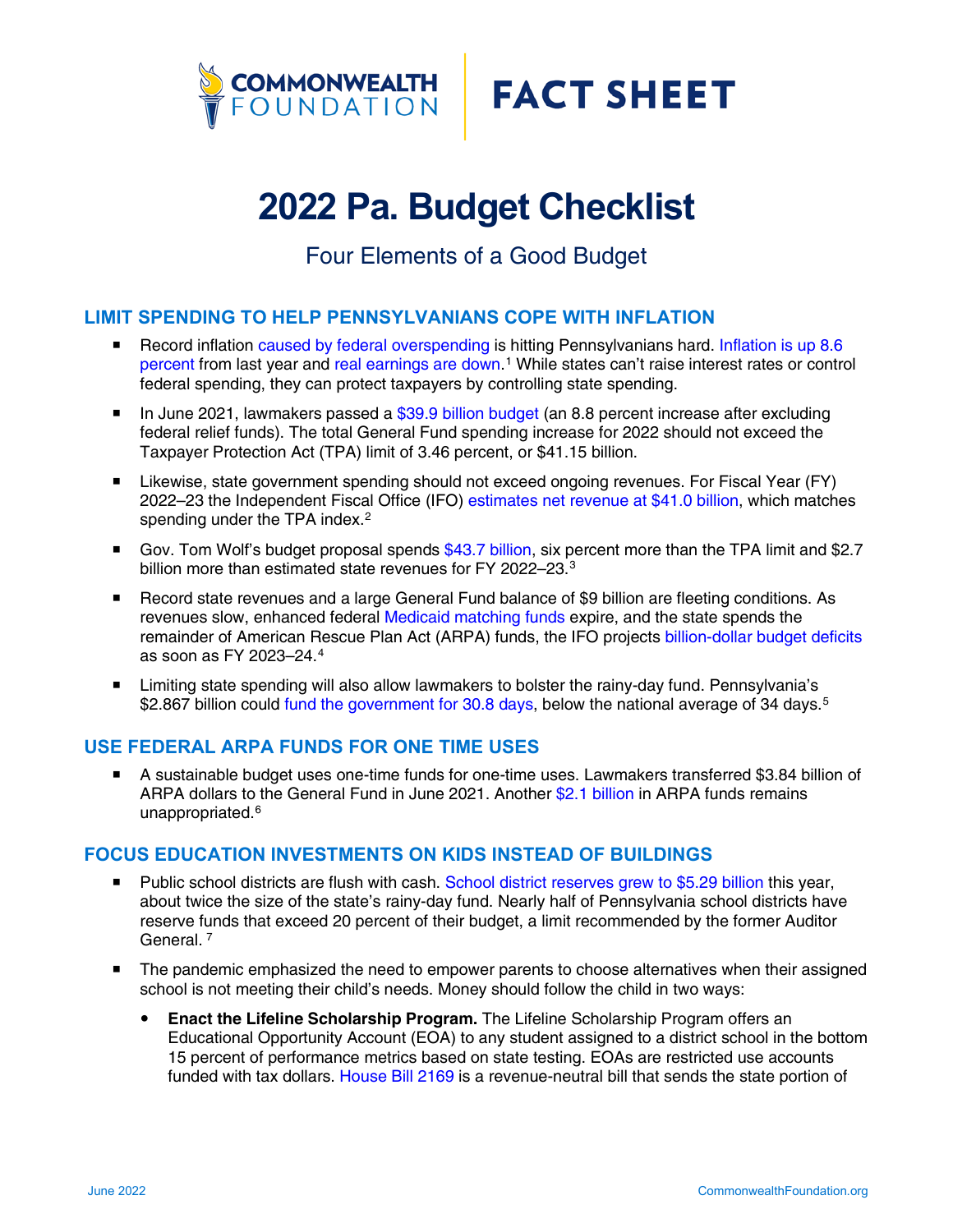per-student funding to an EOA when a student leaves the district school, boosting per-pupil funding at the local level.<sup>8</sup> The Pennsylvania House passed HB 2169 on April 27, 2022.

**Expand tax credit scholarships.** Tax credit scholarships have a proven track record of helping over 50,000 parents improve their children's education. Yet, limits on the Educational Improvement Tax Credit (EITC) and Opportunity Scholarship Tax Credit (OSTC) programs denied scholarships to over 75,000 applicants in 2020. The budget should include a \$150 million increase in available tax credits to end the waiting list, and an automatic escalator that would expand the scholarship caps by 25 percent when 90 percent of credits are issued in the prior vear.<sup>9</sup>

### **HELP WORKERS BY MAKING PENNSYLVANIA MORE COMPETITIVE**

- Pennsylvania—still down 143,000 jobs from 2019—has the fourth highest unemployment rate in the nation. The IFO predicts the number of payroll jobs will not recover until 2024 or 2025.<sup>10</sup> A good budget creates the conditions for attracting new jobs and gives employers flexibility to raise wages and combat supply chain issues. Policies to make Pennsylvania competitive include:
	- **Reducing the Corporate Net Income Tax (CNIT)**. Gov. Tom Wolf, Democratic lawmakers, and Republican lawmakers all agree on the need for a reduction in the CNIT. More than a dozen states recently reduced income taxes. Pennsylvania's 9.99 percent rate is second only to New Jersey's 11.5 percent. Just six states have a CNIT of nine percent or higher.<sup>11</sup>
	- y **Small Business Tax Relief.** Small businesses need tax relief too. Businesses with losses cannot carry them forward and deduct them in future years' tax filings.12 This capability is critical to their long-term survival and already available to corporations and small businesses in every other state except New Hampshire.
		- $\circ$  Allowing small businesses to make exchanges without acquiring tax liability, and raising the limit on tax deductions for equipment would give small business owners further flexibility to survive.<sup>13</sup>
	- **Right-sizing Regulations.** Regulatory relief is vital for fighting supply chain interruptions that worsen inflation. Pennsylvania's sweeping 150,000 plus regulations hamper hiring, energy production, and the ability of businesses to move goods.14 Lawmakers can streamline the repeal of unhelpful existing regulations, make it easier to track permits, and require legislative approval for regulations that cost more than \$1 million a year.<sup>15</sup> Another form of regulatory relief is making the 300 state waived regulations, mostly related to health care access, permanent.

<sup>1</sup> U.S. Bureau of Labor Statistics, "Consumer Price Index Summary," June 10, 2022, https://www.bls.gov/news.release/cpi.nr0.htm; U.S. Bureau of Labor Statistics, "Real Earnings Summary," June 10, 2022, https://www.bls.gov/news.release/realer.nr0.htm. caused by federal overspending.

<sup>2</sup> Nathan Benefield, "2021 Budget Takeaways," The Commonwealth Foundation, June 29, 2021,

https://www.commonwealthfoundation.org/policyblog/detail/2021-budget-takeaways; Independent Fiscal Office (IFO), "Initial Revenue Estimate Fiscal Year 2022–23," May 2022,

http://www.ifo.state.pa.us/download.cfm?file=Resources/Documents/Revenue\_Estimate\_2022\_05.pdf.

<sup>&</sup>lt;sup>3</sup> Pennsylvania Office of the Budget, "Budget in Brief," February 8, 2022,

https://www.budget.pa.gov/Publications%20and%20Reports/CommonwealthBudget/Documents/2022-

<sup>&</sup>lt;sup>4</sup> Matthew Buettgens and Andrew Green, "What Will Happen to Unprecedented High Medicaid Enrollment After the Public Health Emergency," Urban Institute, September 2021, https://www.urban.org/sites/default/files/publication/104785/what-will-happen-to-unprecedented-highmedicaid-enrollment-after-the-public-health-emergency 0.pdf; Independent Fiscal Office (IFO), "Five Year Economic and Budget Outlook," November 15, 2021, http://www.ifo.state.pa.us/releases/500/Five-Year-Economic-and-Budget-Outlook/.

<sup>5</sup> Pew Trusts, "Budget Surpluses Push States' Financial Reserves to All-Time Highs," May 13, 2022 [Update],

https://www.pewtrusts.org/en/research-and-analysis/data-visualizations/2014/fiscal-50#ind5.<br><sup>6</sup> According to the Treasury Status of Appropriations reports, about \$2.41 billion in federal recovery funds remains unappropriat Appropriations, Pennsylvania Treasury Department (accessed January 2022), https://www.patreasury.gov/tabs/. Act 2 of 2022 appropriates